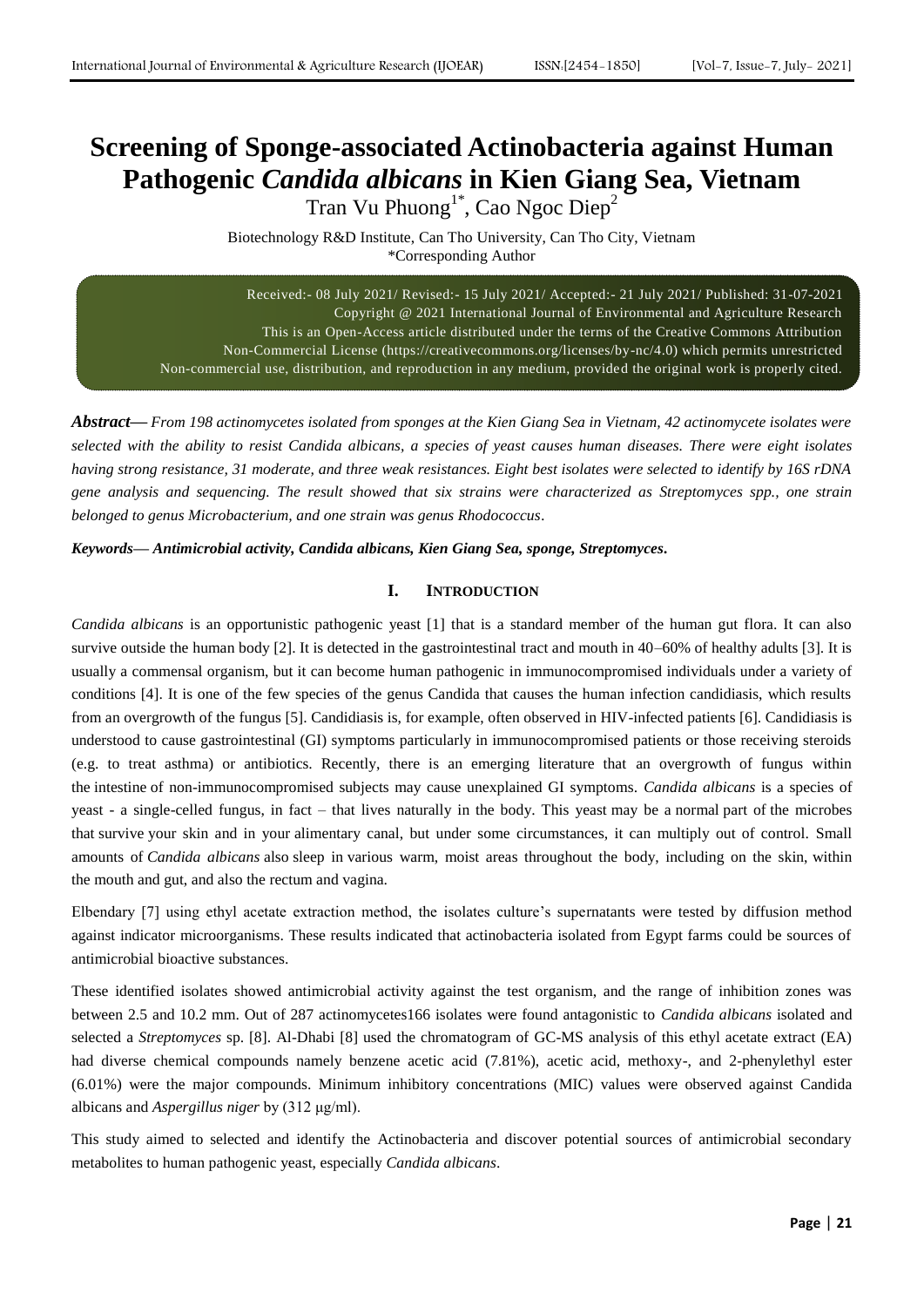## **II. MATERIALS AND METHODS**

## **2.1 Materials**

One hundred and ninety-eight actinobacteria were isolated from sponges in the Kien Giang Sea, Vietnam, and *Candida albicans* (ATCC 10231) used for testing the agent of antibacterial isolates.

## **2.2 Screening assays for antibacterial activity**

The liquid cultures were grown with shaking at 150 rpm for one day at 30°C. The broth was centrifuged at 5,000 rpm, 15 minutes. The supernatant was stored at 4°C. The *Candida albicans* test organisms were plated in the LB medium. The antimicrobial extract was added to the wells, the plates were incubated at 4°C for 2 hours for the diffusion of antimicrobial extract and observed for the zones of inhibition at 28°C for 48 hours.

## **2.3 The agar well diffusion method**

The active isolates were cultured by the method given in the previous step. The supernatants were used for testing extracellular antimicrobial activity by the agar well diffusion method. By using a sterile cork borer, wells were punctured in the appropriate agar medium previously seeded with *Candida albicans*. One hundred microliters of the culture supernatants were added to each well. The plates were then incubated at  $4^{\circ}$ C for at least 2 hours to allow the diffusion of crude extracts followed by incubation for 48 h at  $28^{\circ}$ C for yeast. The diameters of inhibition zones were monitored and measured [9], and the positive control was nystatin.

Screening of isolated microorganisms had for inhibitory activity. The isolates screened for antibacterial metabolite production using the agar well diffusion method that inocula were prepared by growing the varied test organisms on separate agar plates. The colonies from plates were transferred with inoculating loop into 3 mL of normal saline in a test tube. The density of these suspensions adjusted to 0.5 McFarland standards.

By means of a sterile cork borer wells (8 mm in diameter) were made in the agar and filled with 0.2 ml of 72 hours culture of the isolated microorganism. Two replicates of the experiment were done, and the plates were incubated at 37°C for 18 hours. The diameters of the zone of growth-inhibition produced were measured, and the mean values calculated.

## **2.4 Genomic DNA extraction and 16S rDNA gene amplification and sequencing**

Actinobacteria cells from these cultures were collected by centrifugation, and genomic DNA was extracted [10]. The PCR was performed in a final volume of 25 µl which was composed of about 50ng template DNA, 1.5 mM MgCl<sub>2</sub>, 0.2 mM of each dNTP, 200 ρM of Actinomycetes specific primers S-C-Act-0235-a-S-20 (5'-CGCGGCCTATCAGCTTGTTG-3') and S-C-Act-0878-a-A-19 (5'-CCGTACTCCCCAGGCGGGG-3') [11] and 1U of Taq polymerase with the appropriate reaction buffer under the following conditions: initial denaturation at 95°C for 5 min, followed by 35 cycles of 95°C for 50s, annealing at 52°C for 50s, and 72°C for 90s. The amplified products were separated by gel electrophoresis in 1.2% agarose gels which were stained with Safeview dye.

## **2.5 Sequence analysis**

The 16S rRNA gene sequences are compared with those from the type strains available in NCBI (http://www.ncbi.nlm.nih.gov/) using the Basic Local Alignment Search Tool (BLAST).

For phylogenetic analysis, multiple sequence alignment performed using CLUSTALX, version 1.81. The Phylogenetic tree constructed using Mega 7.0. The consistency of the trees was verified by bootstrapping (1000 replicates) for the Neighborjoining method.

#### **2.6 Statistical analysis**

The experimental results were analyzed as ANOVA with the isolates and with levels of diameters of inhibition zones. All analyses were conducted using the program MSTATC, Minitab 16. The data were considered significantly different at P<0.01. Duncan's test at  $P = 0.01$  was used to differentiate between statistically.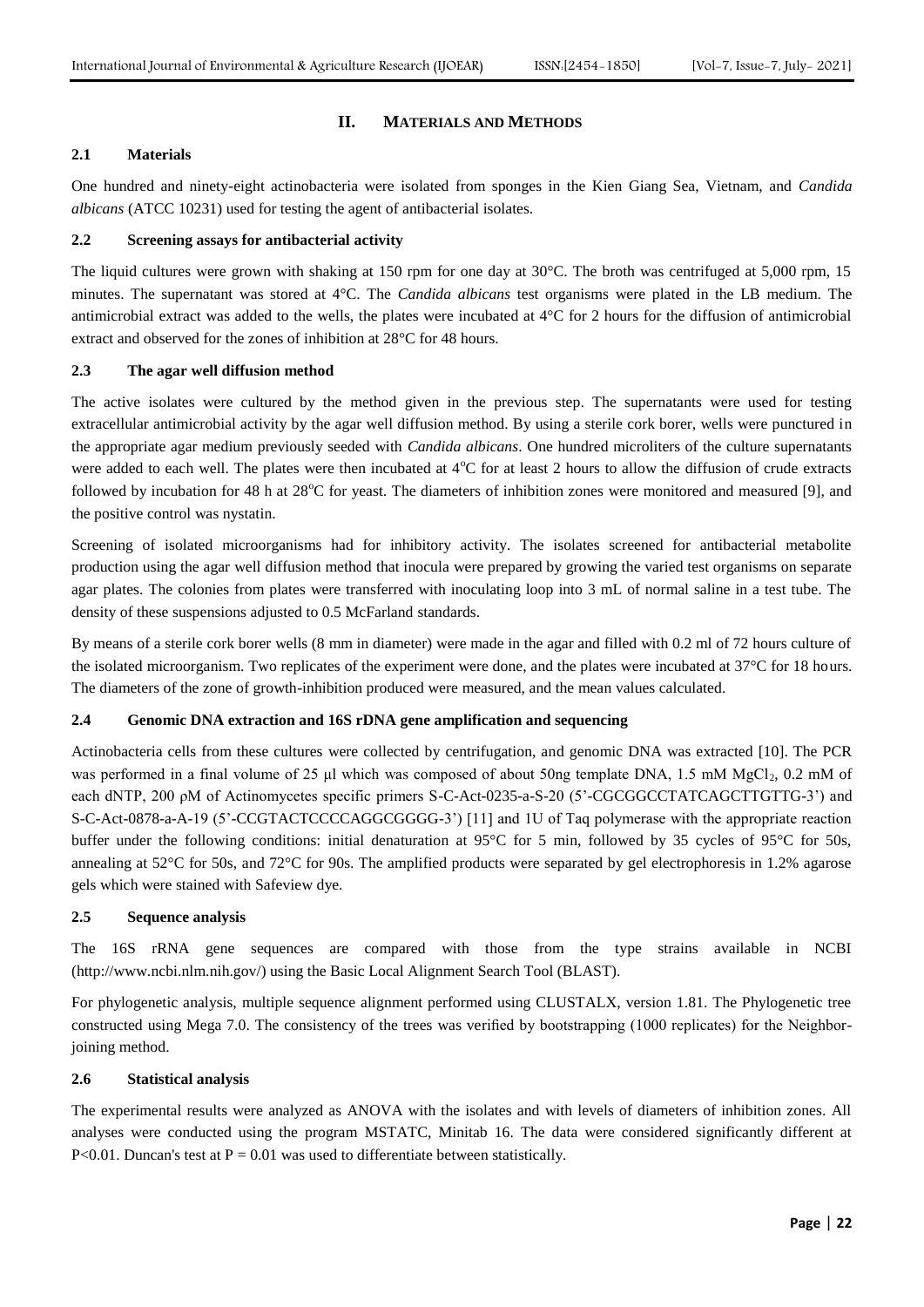## **III. RESULTS AND DISCUSSION**

## **3.1 Screening assays for antibacterial activity**

Total 198 isolates of endophytic actinomycetes were obtained from sponges collected from the Kien Giang Sea. However, there were 42/198 isolates against *Candida albicans* among 8 isolates strong resistance (7.1%), 31 moderate resistance (73.8%), and 3 weak resistance (19.1%) (Table 1, Figure 1).

|                | MICROBIAL ACTIVITY OF 42 ACTINOBACTERIAL ISOLATES ON CANDIDA ALBICANS |                     |                  |                |                  |                     |                  |  |  |
|----------------|-----------------------------------------------------------------------|---------------------|------------------|----------------|------------------|---------------------|------------------|--|--|
|                | Actino-                                                               | <b>Diameter of</b>  | <b>Evaluated</b> |                | <b>Actino-</b>   | <b>Diameter of</b>  | <b>Evaluated</b> |  |  |
| N <sub>0</sub> | <b>bacterial</b>                                                      | <b>Sterile ring</b> | of Galindo       | N <sub>0</sub> | <b>bacterial</b> | <b>Sterile ring</b> | of Galindo       |  |  |
|                | isolate                                                               | (mm)                | (2004)           |                | isolate          | (mm)                | (2004)           |  |  |
| 01             | ND1.1a                                                                | 23.0c               | $+++$            | 22             | HD1.5c           | 6.0t                | $++$             |  |  |
| 02             | ND1.3 <sub>b</sub>                                                    | 16.0 i              | $++$             | 23             | HD1.6a           | 18.0 <sub>g</sub>   | $++$             |  |  |
| 03             | ND1.5a                                                                | 12.0 <sub>n</sub>   | $++$             | 24             | HD2.1a           | 18.0 <sub>g</sub>   | $++$             |  |  |
| 04             | ND1.5c                                                                | 14.01               | $++$             | 25             | HD2.3a           | 16.0 i              | $++$             |  |  |
| 05             | ND1.7a                                                                | 23.7 b              | $+++$            | 26             | HD2.3b           | 6.0t                | $++$             |  |  |
| 06             | ND1.7b                                                                | 25.7a               | $+++$            | 27             | HD2.3c           | 26.0a               | $+++$            |  |  |
| 07             | ND2.4                                                                 | 5.0 <sub>u</sub>    | $+$              | 28             | HD2.3d           | 3.0v                | $+$              |  |  |
| 08             | ND <sub>2.6c</sub>                                                    | 21.7 cd             | $+++$            | 29             | HD2.3e           | 11.7 <sub>o</sub>   | $++$             |  |  |
| 09             | ND2.7b                                                                | 6.0 t               | $++$             | 30             | HD2.4a           | 17.0 <sub>h</sub>   | $++$             |  |  |
| 10             | ND2.7c                                                                | 22.0 <sub>d</sub>   | $+++$            | 31             | HD2.5a           | 14.01               | $++$             |  |  |
| 11             | RL1c                                                                  | 6.0 t               | $++$             | 32             | HD2.5b           | 8.0r                | $++$             |  |  |
| 12             | RN3c                                                                  | 6.0 t               | $++$             | 33             | HD2.5d           | 12.0 <sub>n</sub>   | $++$             |  |  |
| 13             | HD1.2a                                                                | 5.0 <sub>u</sub>    | $+$              | 34             | HD2.6c           | 10.0 <sub>p</sub>   | $++$             |  |  |
| 14             | HD1.2c                                                                | 26.0a               | $+++$            | 35             | HD2.7d           | 15.0 <sub>k</sub>   | $++$             |  |  |
| 15             | HD1.3c                                                                | 16.0 i              | $++$             | 36             | HD2.81           | 14.01               | $++$             |  |  |
| 16             | HD1.3d                                                                | 14.01               | $++$             | 37             | HD2.8p           | 14.01               | $++$             |  |  |
| 17             | HD1.3e                                                                | 19.0 f              | $++$             | 38             | HD2.9a           | 14.01               | $++$             |  |  |
| 18             | HD1.3f                                                                | 9.0q                | $++$             | 39             | N <sub>1</sub> a | 21.0e               | $+++$            |  |  |
| 19             | HD1.4b                                                                | 9.0q                | $++$             | 40             | N4a              | 7.0 s               | $++$             |  |  |
| 20             | HD1.4d                                                                | 6.0 t               | $++$             | 41             | N <sub>5</sub> c | 13.7 m              | $++$             |  |  |
| 21             | HD1.5a                                                                | 8.0r                | $++$             | 42             | N10 <sub>b</sub> | 8.0r                | $++$             |  |  |
|                |                                                                       |                     |                  |                | Positive control |                     |                  |  |  |
|                | $CV(%) = 2.46$                                                        |                     | (tetracycline)   |                | 7.0 p            |                     |                  |  |  |

**TABLE 1**

*Means within a column followed by the same letter/s are not significantly different at p < 0.01*



**FIGURE 1: Microbial activity of 42 actinobacterial isolates to** *Candida albicans* **[9]**

Based on evaluated of Galindo [9], the isolates as HD2.3c, HD1.2c, ND1.7b, ND1.7a, ND1.1a, ND2.7c, ND2.6c, and N1a were the best isolates with diameter >21 mm differed from the others statistically. They were chosen to identify by 16SrDNA gene PCR technique and sequencing (Table 2).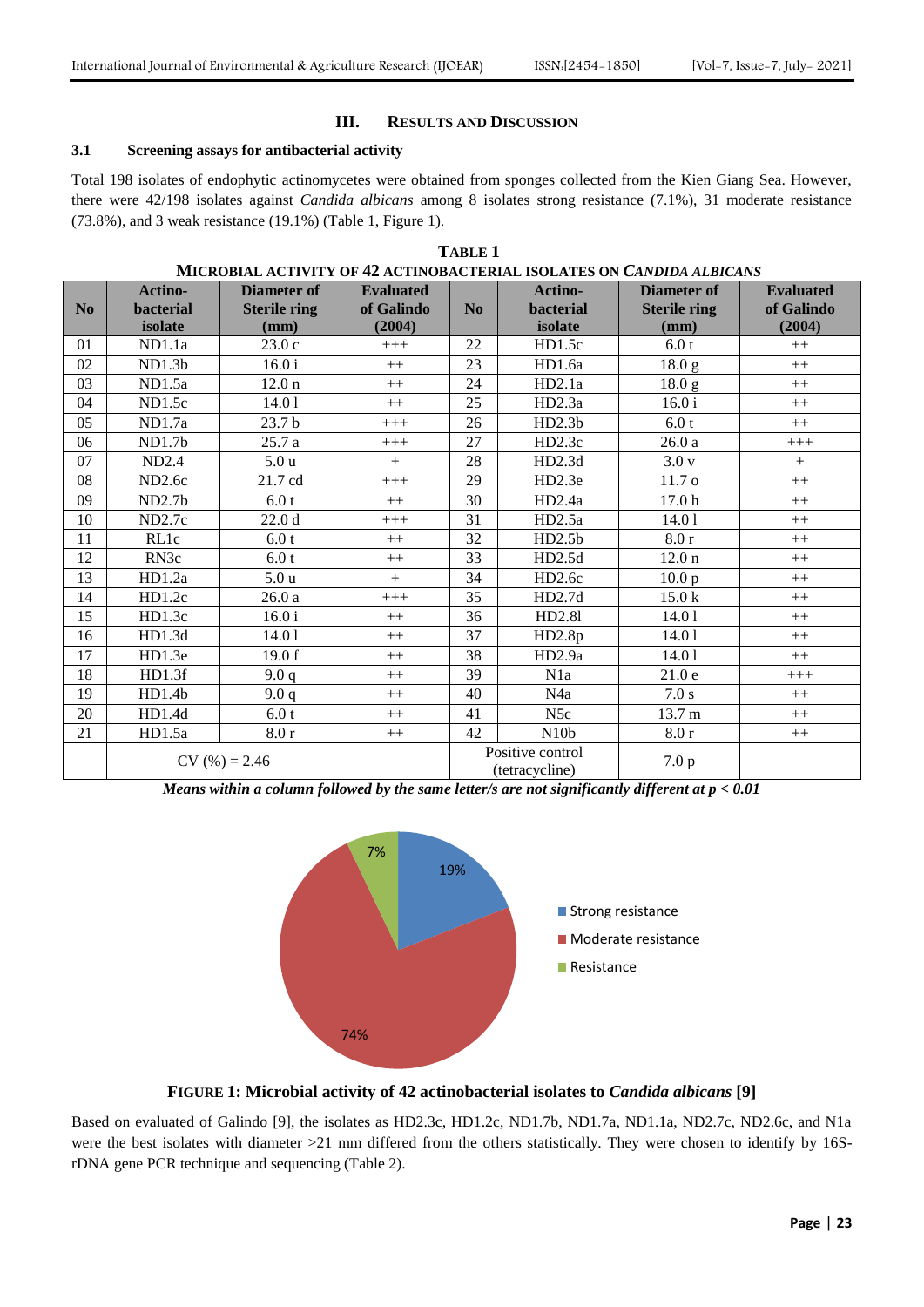## **3.2 Identify actinobacterial isolates**

## **TABLE 2**

## **PHYLOGENETIC AFFILIATION OF ISOLATES SUPPORTED 16S RRNA GENE SEQUENCES BY USING BLAST PROGRAM WITHIN THE GENBANK DATABASE SUPPORTED SEQUENCES SIMILARITY**

| $\bf No$       | <b>Actinobacterial</b><br>isolates | <b>Cloest species relative</b>                         |       |
|----------------|------------------------------------|--------------------------------------------------------|-------|
|                | Actinomycetaceae                   |                                                        |       |
|                | ND1.1a                             | Streptomyces coelicolor strain DSM 40233 (KY820720.1)  | 100   |
|                |                                    | Streptomyces sampsonii strain NRRL B12325 (KY820696.1) | 100   |
| $\mathfrak{D}$ | ND1.7a                             | Streptomyces tateyamensis strain 18I (MG009024.1)      | 100   |
|                |                                    | Streptomyces chumphonensis strain HQA999 (MH041238.1)  | 100   |
| 3              | ND1.7 <sub>b</sub>                 | Streptomyces ambofaciens strain I (MK929479.1)         | 100   |
|                |                                    | Streptomyces olivaceus strain HQA933 (MH044533.1)      | 100   |
| 4              | HD2.1c                             | Streptomyces recifensis strain WZS121 (MH497607.1)     | 100   |
|                |                                    | Brevibacterium sediminis strain YIM102079 (MN099340.1) | 100   |
| 5              | HD2.3c                             | Streptomyces coelicolor strain DSM 40233 (KY820720.1)  | 100   |
|                |                                    | Streptomyces sampsonii strain NRRL B12325 (KY820696.1) | 100   |
| 6              | N1a                                | Streptomyces coelicolor strain DSM 40233 (KY820720.1)  | 99.67 |
|                |                                    | Streptomyces sampsonii strain NRRL B12325 (KY820696.1) | 99.67 |
|                | Microbacteriaceae                  |                                                        |       |
| 7              | ND2.7c                             | Microbacterium tumbae strain C3 (MG958700)             | 100   |
|                |                                    | Microbacterium kyungheense strain MK (MF373498)        | 100   |
|                | Nocardiaceae                       |                                                        |       |
| 8              | ND <sub>2.6c</sub>                 | Rhodococcus hoagii strain AL01 (MF928189)              | 100   |
|                |                                    | Rhodococcus equi strain TRB132 (KX981343)              | 100   |

A Neighbor-joining phylogenetic tree (Figure 2) of these isolates described the two clusters. Cluster A had five strains including *Streptomyces coelicolor* N1.1a, *Streptomyces coelicolor* HD2.3c with high similarity, both strains related with *Microbacterium tumbae* ND2.7c, and three had a high relationship closely with *Streptomyces coelicolor* N1a. All four had a relationship with strain *Rhodococcus hoagie* ND2.6 while cluster B had three strains: *Streptomyces recifensis* H1.2c, *Streptomyces tateyamensis* N1.7a, and *Streptomyces ambofaciens* N1.7b had a close relationship.



**FIGURE 2: The Neighbor-joining phylogenetic tree of partial 16S rRNA gene sequences of actinobacteria isolated from sponges that closely related type strains. Numbers in the figure refer to percentage bootstrap values calculated for 1000 replicates. Bar, 0.02 was per nucleotide position.**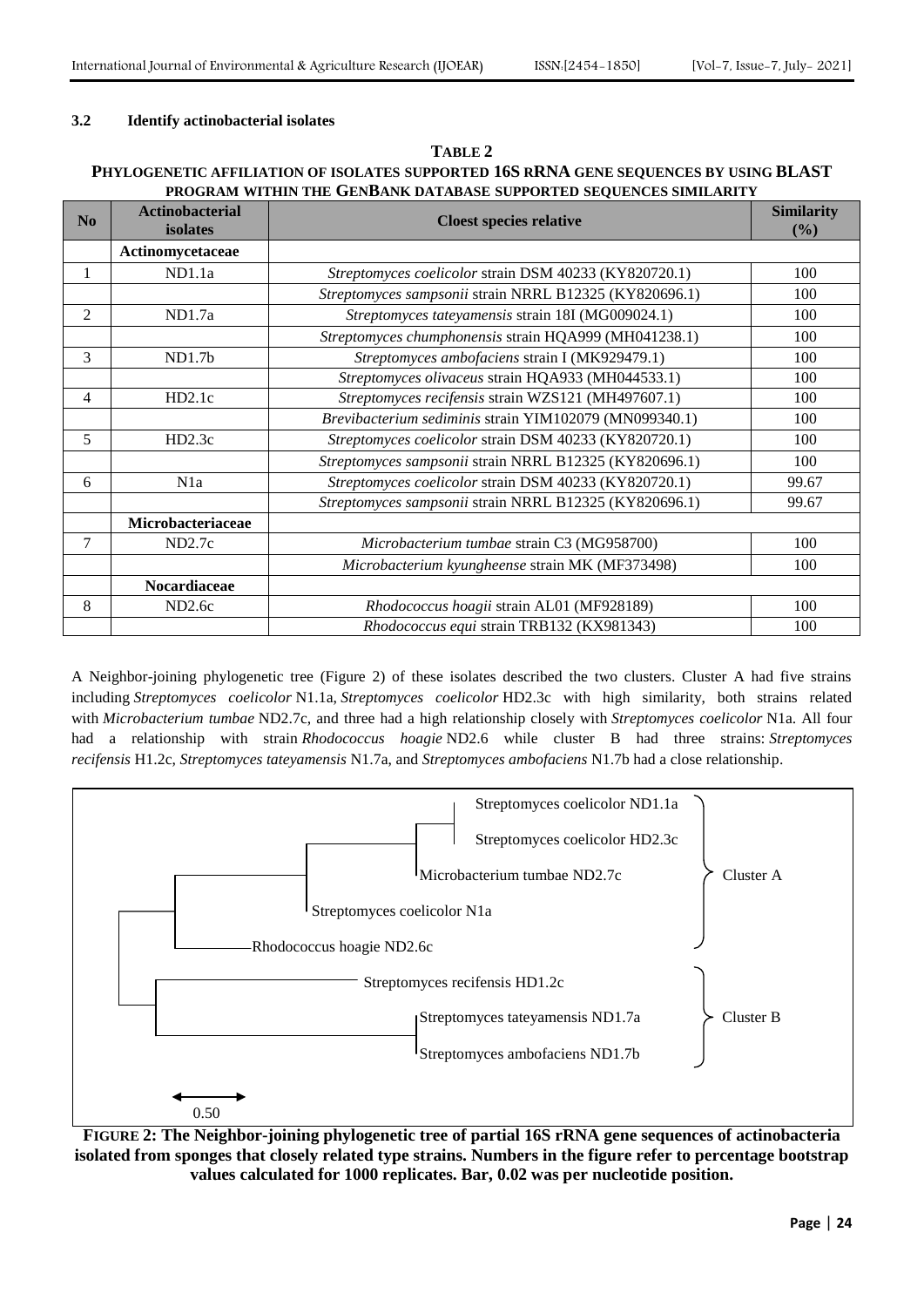*Candida albicans* is the most important fungal opportunistic pathogen of humans [12]*. Candida* species and other microorganisms are involved in this complicated fungal infection, but *Candida albicans* continue to be the most prevalent. In the past two decades, it has been observed that abnormal overgrowth in the gastrointestinal, urinary, and respiratory tracts, not only in immunocompromised patients but also related to nosocomial infections and even in healthy individuals. There is a wide variety of causal factors that contribute to yeast infection which means that candidiasis is a good example of a multifactorial syndrome [4]. The antibiotics for the treatment of infections are derived either directly from natural sources, semi synthesized from a natural product parent, or completely synthesized but modeled after a natural product lead compound [13]. It has been estimated that about two-thirds of the natural antibiotics have been isolated from actinobacteria, especially from the genus *Streptomyces* [14]. Belghit [15] found a strain of actinobacteria, designated G61, was isolated from Saharan soil and tested for its activity against these microorganisms. New antifungal antibiotics were active against *Candida albicans* and other pathogenic fungi. The analysis of G61 by PCR 16S rDNA gene and sequencing showed a similarity level of 100% with *Streptomyces mutabilis* NBRC 12800T and was determined NMR to be 2,4-Di-tert-butylphenol (2,4,DTBP). Palla [16] isolated the actinomycetes from Koringa mangrove soil samples near Kakinada, Andhra Pradesh, India. The scientists found the potent strain KMFA-1 having activity against dermatophytes *Candida albicans* and *Pectinotrichum llanense.* Based on physiological, morphological characteristics and 16s rRNA gene sequencing the isolated strain was identified as *Streptomyces hydrogenans*. The crude antifungal metabolite produced by the *Streptomyces* spp. isolate KMFA-1 is found to thermostable and the antifungal activity was not lost over a wide range of  $pH(2-10)$  indicating that it is active at various physiological pH. The antifungal activity of crude supernatant was not lost even after 24 months at  $4^{\circ}$ C, suggesting that the bioactive metabolite possess longer shelf life at refrigerated temperature and the specific nature of this bioactive metabolite produced by the selected isolate could be a diversified molecule and exerts unique mode of action to inhibit the growth of *C. albicans*.

Our results also discovered at least five actinobacterial strains (*Streptomyces* sp.) having the high antimicrobial activity to *Candida albicans* from originating from sponges in the Kien Giang Sea. Further investigations are necessary for isolation and chemical characterization of the compound by chromatographic and other spectral analysis as GC-MS.

## **IV. CONCLUSION**

From 198 isolated actinomycetes, 42 isolates had the ability against *Candida albicans*, a species of yeast that causes human diseases. The six best isolates were chosen to identify by PCR 16S rRNA technique. They belonged to four *Streptomyces*, one *Microbacterium*, and one *Rhodococcus*. The present study showed that the potential bioactive compound from spongeassociated actinobacteria has not been exploited yet in the Kien Giang Sea, Vietnam. The other invertebrates as coral with endophytes containing many novel secondary metabolites especially, antibiotics, antimicrobial, antifungal, anti-cancer, and so on, need to study in the future.

#### **REFERENCES**

- [1] N. A. R. Gow, "Microbe Profile: Candida albicans: a shape-changing, opportunistic pathogenic fungus of humans", Microbiology. Vol. 163(8), pp. 1145–1147, 2017.
- [2] D. Bensasson, J. Dicks, J. M. Ludwig, C. J. Bond, A. Elliston, I. N. Roberts and S. A. James, "Diverse Lineages of Candida albicans Live on Old Oaks", Genetics, Vol. 211(1), pp. 277–288, 2019.
- [3] C. Kerawala, C. Newlands, "Oral and maxillofacial surgery". Oxford University Press, pp. 446, 447, 2010.
- [4] N. Martins, I. C. Ferreira, L. Barros, S. Silva and M. Henriques, "Candidiasis: predisposing factors, prevention, diagnosis and alternative treatment", Mycopathologia, Vol. 177(5–6), pp. 223–240, 2014.
- [5] A. Erdogan and S. S. C. Rao, "Small intestinal fungal overgrowth", Current Gastroenterology Reports, 17(16), 2015.
- [6] R. Calderone and C. J. Clancy, "Candida and candidiasis", 2<sup>nd</sup>, ASM Press, 2012.
- [7] A. A. Elbendary, A. M. Hessain, M. D. El-Hariri, A. AdelSeida, I. M. Moussa, A. S. Mubarak, [S. A. Kabli, H](https://www.sciencedirect.com/science/article/pii/S1319562X17301407#!). A. Hemeg and J. K. El-Jakeea, "Isolation of antimicrobial producing Actinobacteria from soil samples", [Saudi Journal of Biological Sciences,](https://www.sciencedirect.com/science/journal/1319562X) [Vol. 25\(1\),](https://www.sciencedirect.com/science/journal/1319562X/25/1) pp. 44-46, 2018.
- [8] N. A. Al-Dhabi, G. A. Esmail, V. Duraipandiyan and M. V. Arasu, "Chemical profiling of *Streptomyces* sp. Al-Dhabi-2 recovered from an extreme environment in Saudi Arabia as a novel drug source for medical and industrial applications", [Saudi Journal of](https://www.sciencedirect.com/science/journal/1319562X)  [Biological Sciences,](https://www.sciencedirect.com/science/journal/1319562X) [Vol. 26\(4\),](https://www.sciencedirect.com/science/journal/1319562X/26/4) pp. 758-766, 2019.
- [9] A. B. Galindo, "*Lactobacillus plantarum* 44A as a live feed supperlement for freshwater fish", Ph.D Thesis, 2004.
- [10] J. Sambrook, E. P. Fritsch and T. Manlatis, "In vitro amplification of DNA by the polymerase chain reaction", In: Molecular cloning. A Laboratory Manual 2<sup>nd</sup>, New York: Cold Spring Habor Laboratory Press, 1989.
- [11] J. E. M. Stach, L. A. Maldonado, A. C. Ward, M. Goodfellow and A. T. Bull, "New primers for the class Actinobacteria: application to marine and terrestrial environments", Environ. Microbiol, Vol. 5, pp. 828-841, 2003.